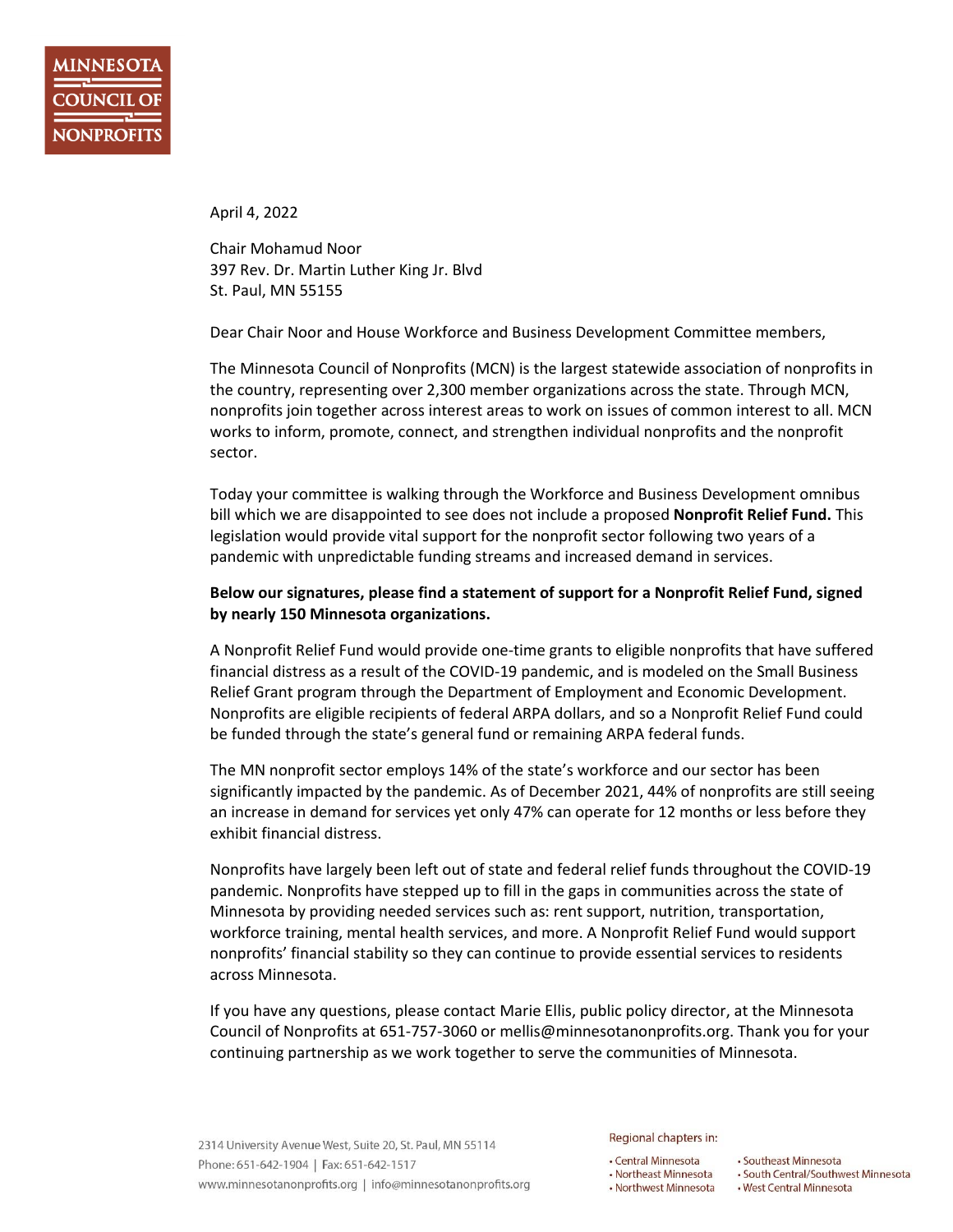Sincerely,

Nonolo Sito

Nonoko Sato Marie Ellis

marie elles

Executive Director **Public Policy Director** Public Policy Director

## **Statement of Support for Nonprofit Relief Fund:**

We support the creation of a nonprofit relief fund, providing general operating grants to targeted nonprofits in Minnesota. An increased demand in services, loss of revenue, increased costs for new technology and health safety measures, uncertainty about future funding, a diminished volunteer force, and a shrinking workforce are straining our organizations to their limits. The nonprofit sector has played a critical role in supporting Minnesota's communities throughout the COVID-19 pandemic, and we request financial relief to continue that support as our communities experience, recover, and rebuild from COVID-19.

1 Day At A Time 1st Step Housing Consultant A Chance To Grow. Inc. Academy of Whole Learning AMAZE AMWAG Animal Allies Humane Society, Inc. Appetite For Change Ascension Place, Inc., dba Haven **Housing** Big Brothers Big Sisters Twin Cities Blue Water Theatre Company Bluebirds & Blooms Brothers EMpowered CAAM Chinese Dance Theater Camp Fire Minnesota CAPIUSA Caponi Art Park Central Minnesota Community Empowerment Organization Cerenity Senior Care-Humboldt Channel One Regional Food Bank Children's Law Center of Minnesota Chinese Social Service Center Cultural Diversity Resources Duluth Makerspace East Side Neighborhood Services Elpis Enterprises

Ely Folk School Emma Norton Services Excelsior Christkindlsmarkt Inc. Family Service Rochester FMW Nonprofit Solutions Foci MCGA Frank Theatre Gifts for Seniors Green T Productions Grove City Area Care Living at Home Program HandsOn Twin Cities Haven Housing Headway Emotional Health Services Hispanic Outreach of Goodhue County INspiring SIGHT Interact Center Interact Center for the Visual & Performing Arts Jewish Community Relations Council of Minnesota and the Dakotas Keystone Community Services Kids In Need Foundation Legacy Family Center LegalCORPS Living at Home Network Loaves & Fishes Lutheran Social Service of Minnesota